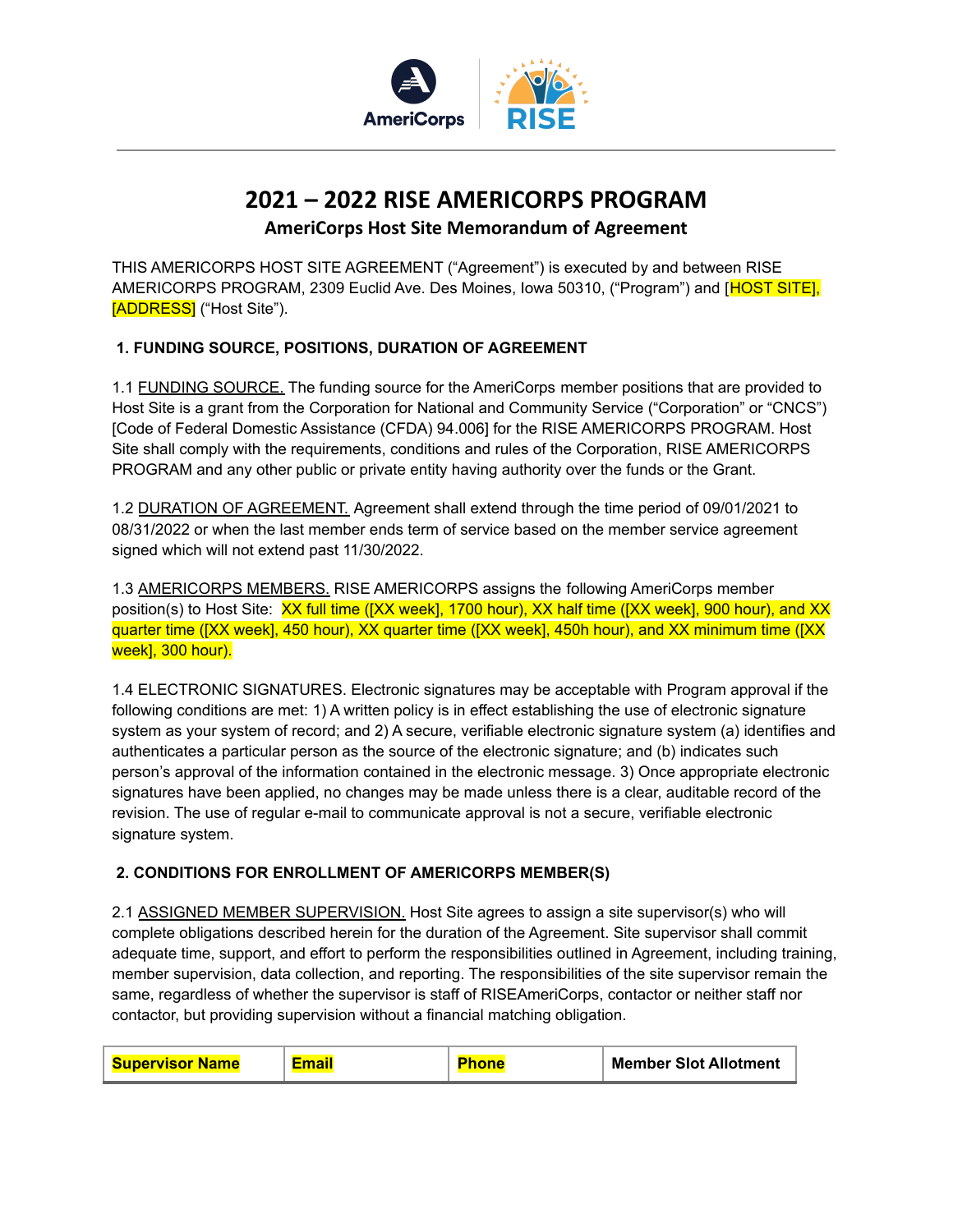

|  |  |  | <b>Full Time</b><br><b>Half Time</b><br><b>Quarter Time</b><br><b>Minimum Time</b> |
|--|--|--|------------------------------------------------------------------------------------|
|--|--|--|------------------------------------------------------------------------------------|

#### **3. ENROLLMENT AND RETENTION REQUIREMENTS**

3.1 RECRUITMENT/ENROLLMENT REQUIREMENT. Host Site is expected to enroll 100% of its AmeriCorps positions. If Host Site is unable to fill all positions, contact RISE AMERICORPS to discuss as soon as possible.

3.2 RETENTION REQUIREMENT. Host Site is expected to retain at least 85% of its AmeriCorps positions.

3.3 PROGRAMMATIC CONSEQUENCES OF NON-RECRUITMENT AND NON-ENROLLMENT. Program may elect to retain all the host site fee, if desired, regardless of recruitment or retention by the site. Program will review future requests for AmeriCorps positions against Host Site's prior performance. If Host Site is unable to meet enrollment or retention requirements in a single year, a reduction in member positions for future program years may be applied. If Host Site is unable to meet enrollment and retention requirements over two or more program years, a reduction in member positions will be applied for future program years.

3.4 HIRING MEMBERS. Host site is allowed and encouraged to hire AmeriCorps member(s) **after** the member has completed his/her term requirements. If Host Site hires members as staff before the member can complete his or her term requirements, Host Site may be denied future AmeriCorps positions.

#### **4. HOST SITE OBLIGATIONS**

4.1 COMPLIANCE WITH LAWS AND REGULATIONS. Host Site shall comply with the Terms and Conditions of the National and Community Service Act, the Corporation's regulations (45 CFR 12501 et seq.), AmeriCorps State - General Terms and Conditions

[\(https://www.americorps.gov/sites/default/files/document/20201202\\_2021GeneralTandC508.pdf\)](https://www.americorps.gov/sites/default/files/document/20201202_2021GeneralTandC508.pdf) and AmeriCorps Specific Terms and Conditions - Specific (TBD)

[https://egrants.cns.gov/termsandconditions/2020GeneralTC\\_508\\_20191122.pdf](https://egrants.cns.gov/termsandconditions/2020GeneralTC_508_20191122.pdf)) Agreement is also subject to OMB Circulars 2 CFR 220 - Cost Principles for Educational Institutions; 2 CFR 225 - Cost Principles for State, Local, and Indian Tribal Governments; or 2 CFR 230 - Cost Principles for Non-Profit Organizations, as applicable.

4.2 AMERICORPS DOCUMENTS. Program is responsible for retention of all official AmeriCorps grant documents and therefore Host Site should not retain official grant documents. If Host Site wants to retain documents, they must retain a copy and provide the original to Program. Host Site shall permit Program, Volunteer Iowa, and CNCS, to conduct in-person or electronic site visits, access and examine, audit, excerpt and transcribe any directly pertinent books, documents, papers and records of Host Site relating to orders, invoices, or payments or any other documentation or materials pertaining to Agreement; this does not include background check records run specifically for the purposes of the Host Site at the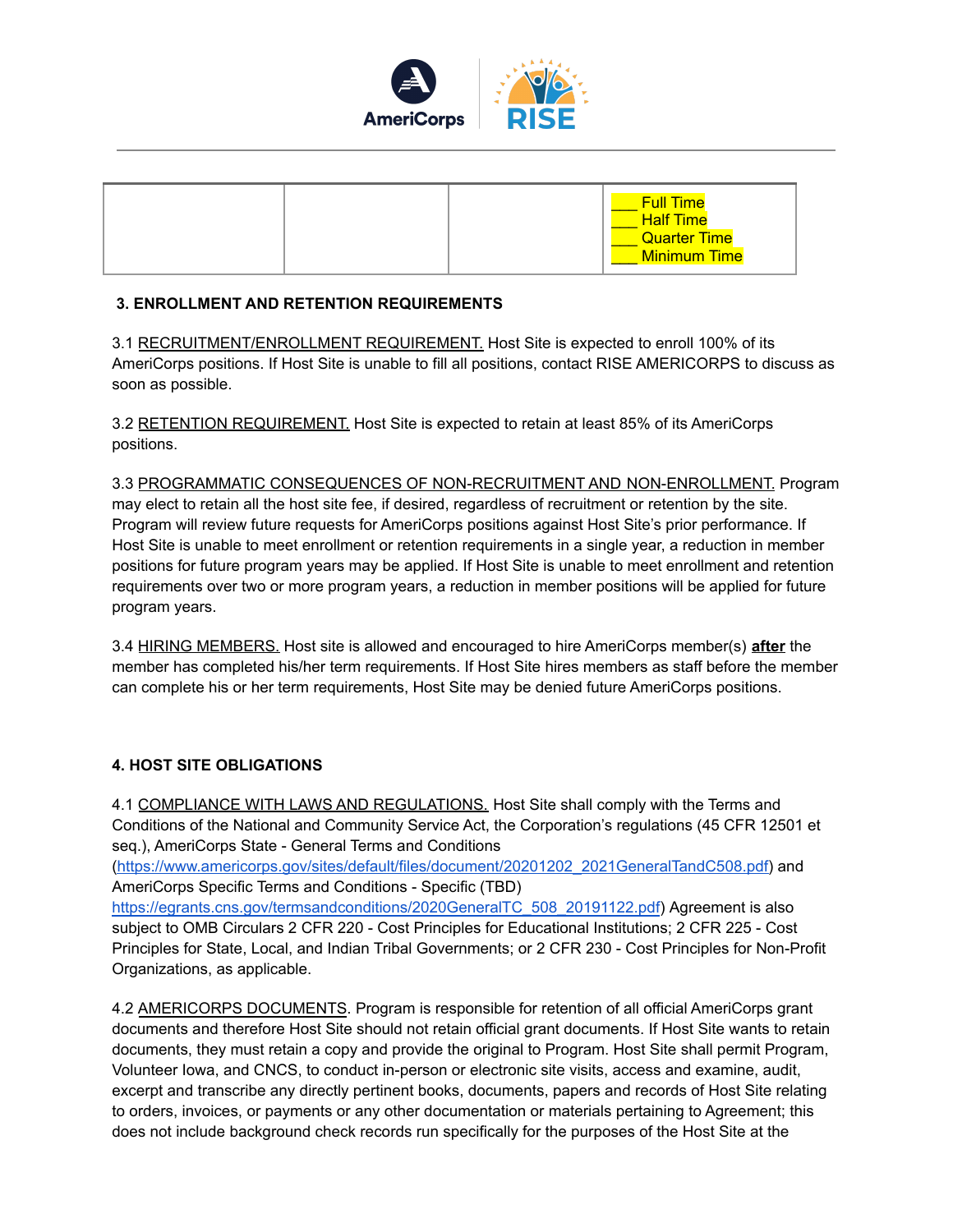

expense of the Host Site. Any member record containing personally identifiable information must be managed confidentially, as required by CNCS. Program shall make every effort to access records from Monday through Friday, between the hours of 8:00 am and 5:00 PM Central Standard Time. Such rights shall continue as long as the records are retained by Host Site. Regardless of the method, all records will be managed in accordance with proper records management procedure(s) while they are in the possession of Program. Access to records shall be granted within 72 hours of the request unless other arrangements have been agreed to by Program.

4.3 SUPPORTING DOCUMENTATION. The Host Site shall deliver to RISE AmeriCorps as scheduled or upon request, (i) copies of all contracts or agreements relating to Program, (ii) invoices, receipts, statements or vouchers relating to Program, (iii) member or staff records of files and program performance related to Program, (iv) any other such grant-related documents as requested, in order to verify compliance with applicable state and federal AmeriCorps requirements.

4.4 AMERICORPS ORIENTATION, TRAINING, RESOURCES, AND SUPPORT. Host Site will provide appropriate resources to the AmeriCorps member including, but not limited to (1) office space, supplies, phone, Internet connection, and other physical accommodations as necessary, (2) financial support for member travel, training, and Program orientation, (3) a designated site supervisor with adequate time to provide support and guidance during the service year, (4) integration of the AmeriCorps member into Host Site team, (5) on-site orientation and regular training opportunities, and (6) additional benefits as described in position recruitment materials, as applicable.

4.5 SITE SUPERVISOR ORIENTATION. The site supervisor agrees to attend an orientation facilitated by Program. The date and location will be provided a minimum of 30 days in advance.

4.6 MEMBER ORIENTATION. Host Site agrees to excuse all AmeriCorps members for a program orientation on the member start date. Members are required to attend the orientation and other RISE AmeriCorps Training opportunities throughout the year. A virtual orientation will be held this year due to ongoing COVID19 crisis safety precautions.

4.7 REQUIRED MEMBER TRAINING & ACTIVITIES. The host site agrees to excuse AmeriCorps members from on-site service in order to participate in Days of Service events, program training, and other events or activities provided by the RISE AMERICORPS PROGRAM. This includes the mandatory 6-week training provided through the Canvas training platform.This averages to (2-3) hours a week for your members' first 6 weeks of service. Monthly training sessions are held as follows: every last Thursday of Month . Days of service include September 11 Day of Service and Remembrance and MLK Day of Service.Service.

4.8 POSTING OF PROHIBITED ACTIVITIES. As required by the AmeriCorps Grant Terms and Conditions, Host Site agree to post a copy of the Prohibited Activities at each member service site.

4.9 NATIONAL SERVICE AFFILIATION AND AMERICORPS IDENTITY . RISE AmeriCorps is an AmeriCorps State program in the national service network and AmeriCorps members are the resource being provided to Host Site. Therefore, Host Site shall represent AmeriCorps brands as described in CNCS Branding Guidelines. Host Site should also identify the program as an Iowa AmeriCorps program and members as Iowa AmeriCorps members.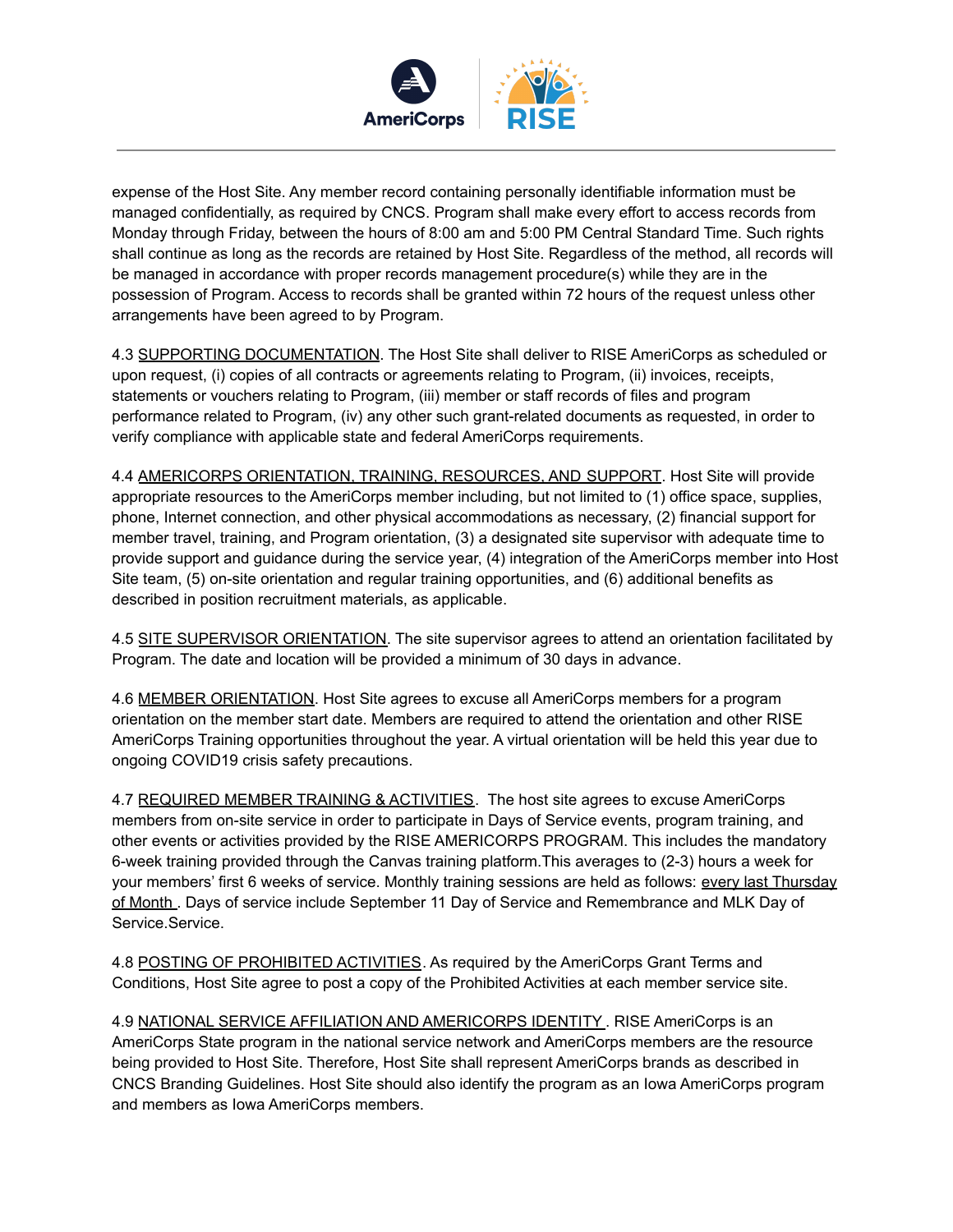

4.9.1 CNCS BRANDING GUIDELINES. The host site shall follow the branding guidelines of CNCS [\(https://www.nationalservice.gov/newsroom/marketing-and-media-resources/logos/guidelines-use/\)](https://www.nationalservice.gov/newsroom/marketing-and-media-resources/logos/guidelines-use/).

4.9.2 REQUIRED PROGRAM BRANDING. Host Site agrees to (1) ensure that AmeriCorps members wear AmeriCorps identification at all times during their service hours, (2) properly identify the program as an AmeriCorps program and the members as AmeriCorps members in all official communication, including press or promotional marketing, websites, member email signatures, etc., (3) provide information to the media during interviews or in-person public appearances, (4) display the AmeriCorps logo on the host site's website, and (5) ensure AmeriCorps members include "RISE AmeriCorps Member" in their email signature.

4.9.3 ANNOUNCEMENTS. Host Sites agrees to publicly announce the partnership and identify Host Site as a location of Rise AmeriCorps Program in the statement.

4.9.4 PROMOTIONAL STORY. Host Site agrees to publish a promotional story about their AmeriCorps members' activities with support from RISE AmeriCorps Program that highlights the local partnerships, accomplishments of their AmeriCorps members, or other relevant achievements.

#### **5. HOST SITE SUPERVISOR OBLIGATIONS**

#### 5.1 MEMBER MANAGEMENT REQUIREMENTS.

- Read and review the Member Position Description(s), follow up with Program with any questions
- Conduct a member on-site orientation that communicates Host Site, position requirements and member safety, see section 6.6
- Have regularly scheduled check-ins with members to review their service
- Ensure members attend Required Program trainings and activities as noted in 4.7

5.2 COMMUNICATION. The host site supervisor agrees to serve as a liaison between the host site and the Program. This includes maintaining regular communication with the program, providing timely response to program related requests, questions, and meeting deadlines as outlined in the Agreement.

5.3 MEMBER PERFORMANCE. Host Site agrees to maintain regular communication regarding member performance issues, such as tardiness, unprofessional language, or violation of Host Site policies. Specifically, Host Site agrees to notify Program in writing in accordance with the following guideline:

| <b>ITEM</b>                                                                                                                                             | <b>REPORTING</b><br><b>TIMELINE</b> |
|---------------------------------------------------------------------------------------------------------------------------------------------------------|-------------------------------------|
| Any member injury during service that necessitates filing a worker's comp report                                                                        | Within 24 hours                     |
| Any member or host site supervisor behavioral issues (arrests, harassment) that<br>may result in the immediate dismissal from the program or employment | within 24 hours                     |
| All AmeriCorps member grievance requests                                                                                                                | within 24 hours                     |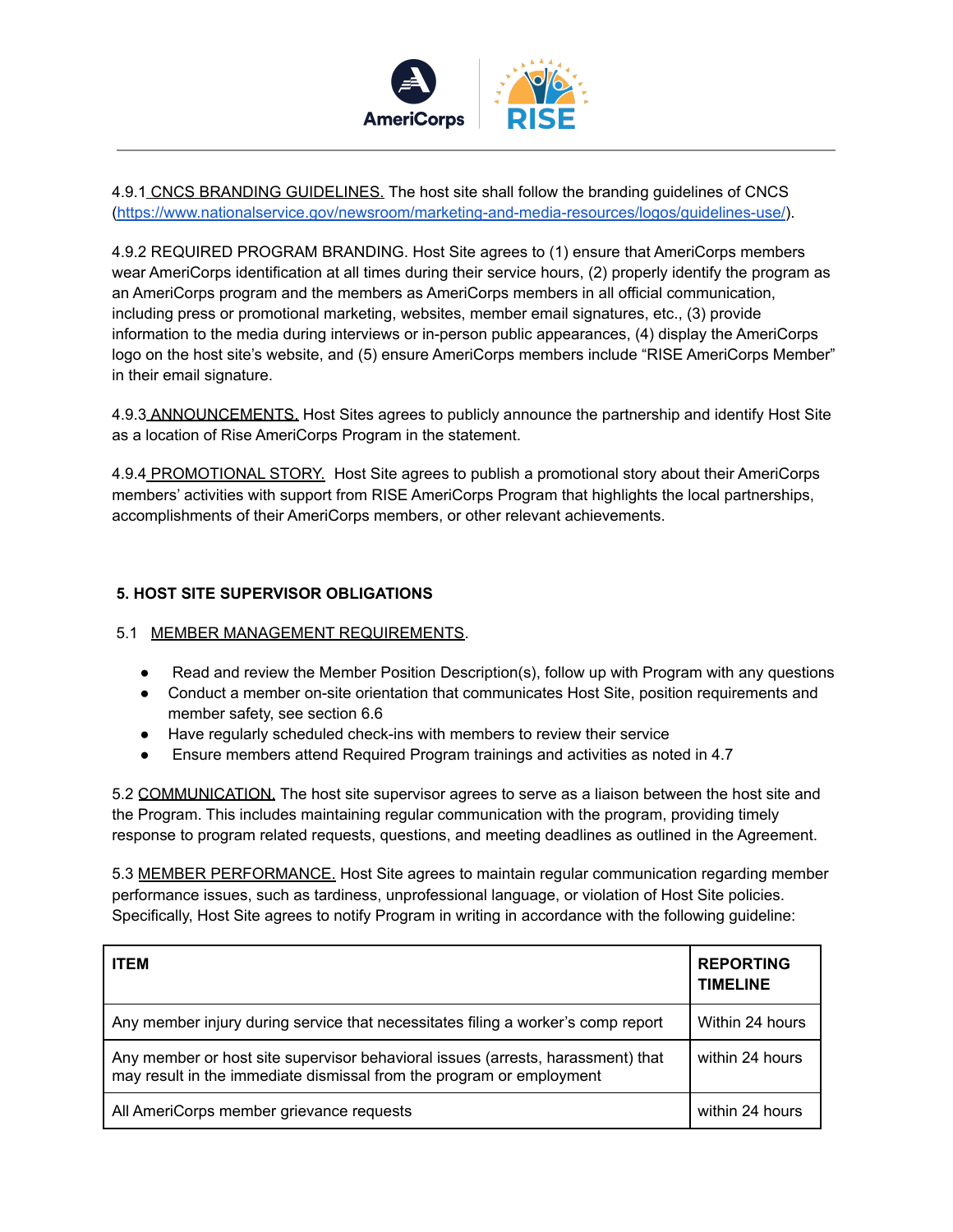

| Prohibited activities, as defined in Section 8                                                                                                                                 | within 24 hours           |
|--------------------------------------------------------------------------------------------------------------------------------------------------------------------------------|---------------------------|
| If a member fails to show up to service without prior written approval on the<br>second consecutive service day                                                                | within 24 hours           |
| Any AmeriCorps member's behavior issues that result in disciplinary action by the<br>member's direct supervisor                                                                | within 2<br>business days |
| Any AmeriCorps member's request to be exited for cause, compelling<br>circumstance, or suspension                                                                              | within 2<br>business days |
| Any AmeriCorps member's position description or member service agreement<br>amendment requests, or other change that affects the member's service activities<br>in the Program | within 3<br>business days |

5.4 AMERICORPS MEMBER SERVICE STATUS. Host Site or its partners may not terminate or suspend the AmeriCorps member. Program is the sole entity that can terminate or suspend an AmeriCorps member. If Host Site has a desire to terminate or suspend a member for any reason, Program should be contacted to discuss the circumstances and next steps.

5.5 REPAYMENT OF OVERPAYMENTS TO MEMBERS. Host site may be required to repay to RISE AmeriCorps Program overpayments made to members that resulted from Host Site's failure to notify Program of a member's departure/time and attendance issues.

5.6 TIMEKEEPING ACCOUNT. The assigned site supervisor(s) will receive access to the **OnCorps** timekeeping system for the purpose of review and approval of member timesheets.

5.7 MEMBER TIMESHEETS AND TERM MANAGEMENT. The site supervisor(s) must review and approve member timesheets in the OnCorps timekeeping system within 3 days of the member's submission. Site supervisor(s) should regularly review time sheets to ensure all hours served are allowable and eligible, categorized appropriately (fundraising, direct service and training) and time sheets include all hours served by members. Members may not earn hours for vacation or sick time, or holidays. Attention should be paid to ensure that members are making regular progress toward the completion of their term of service and serving in accordance with their anticipated service schedule. Members' term of service is a combination of the number of service hours and start and end dates; service is not completed just by finishing the hours listed in their Member Service Agreement. Corrections to time sheets, should errors be identified, must be made 90-days of the date of the error. Therefore, it is important that site supervisors monitor time sheets regularly and discuss any concerns with Program.

5.8 REPERCUSSIONS FOR FAILING TO APPROVE TIMESHEETS. The host site supervisor(s) understand that failure to approve time sheets as outlined above may lead to repercussions including but not limited to the site supervisor being replaced and impacts to future consideration as a host site. Host site supervisor(s) further understands that the member's ability to earn their education award is based on timely approval of member timesheets and *other required exit paperwork*. Corrections to any official AmeriCorps documents must be done properly, including the date and initials of both the site supervisor (or program representative) and the member.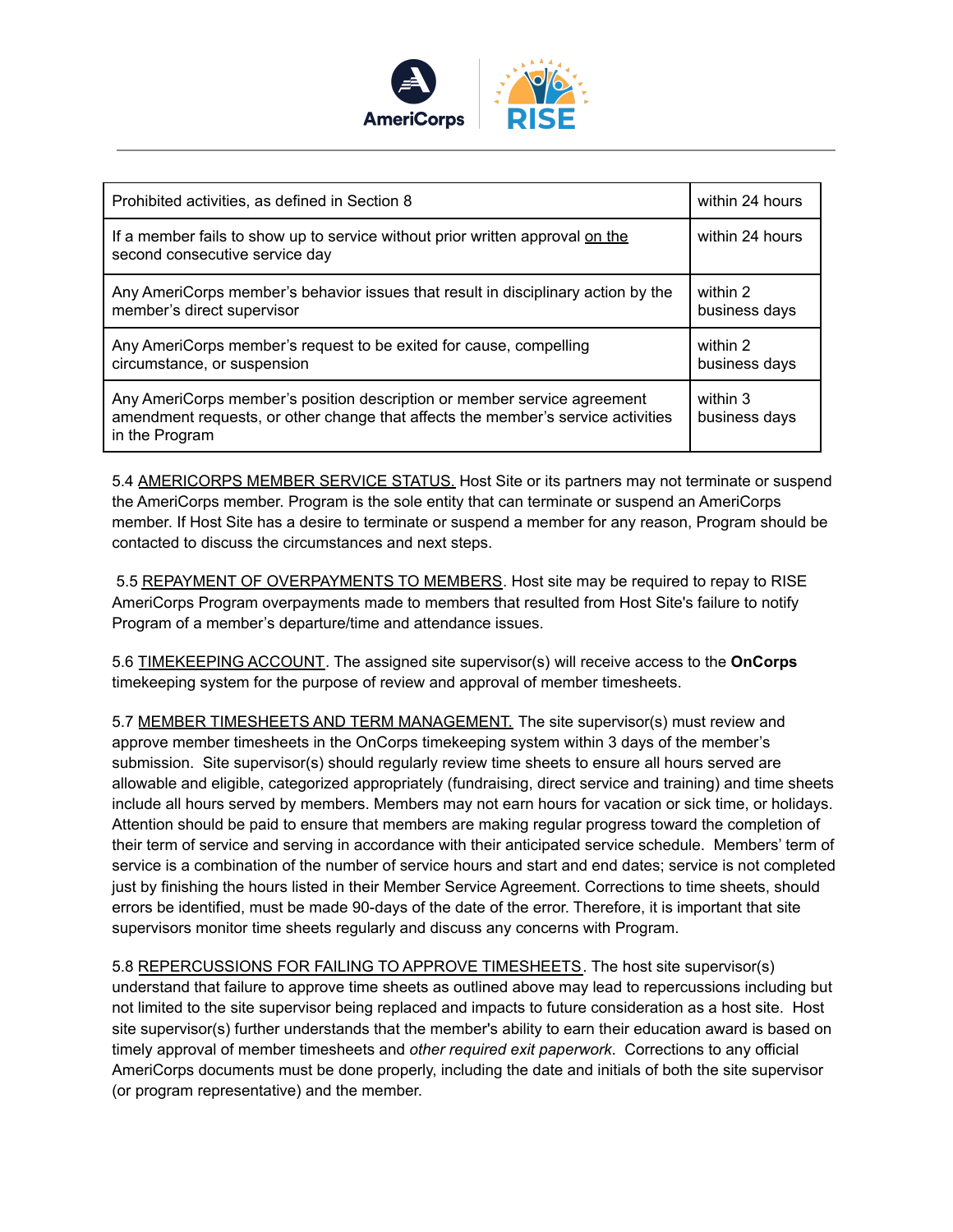

5.9 HOURLY LIMITS. AmeriCorps members cannot serve more than 10 hours in a day, 120 hours in a two-week period, and 200 hours in a month without prior approval from Program. Site supervisor(s) should monitor member service during their term to ensure that members have adequate time to complete their service without serving excessive hours as their term nears its end.

5.10 CERTIFICATION OF MEMBER ACTIVITIES. By approving the timesheet, site supervisor certifies all AmeriCorps member service, training, and fundraising hours as true and correct and ensures hours do not include any service activities prohibited by law, regulation, or grant terms and conditions. Further, Host Site understands that a knowing and willful false certification by the member or site supervisor on the timesheet can be punished under federal law (Section 1001 of Title 18, USC). Therefore, if there are questions or concerns with member timesheets, site supervisors must return the timesheet in the OnCorps system for the member to make corrections before they approve it. Host Site is notified that all member timesheets must be approved prior to member release or exit from service.

5.11 MEMBER EVALUATIONS. Host Site must complete an evaluation of each member's term of service. Members who do not receive an evaluation are not eligible for their education award and will be exited for cause. Host Site must complete a mid-term evaluation of each FT and HT member, as well as any other less-than HT members (QT, MT) that serve over a period of 9 months or more, within a reasonable period of the mid-date of the member term. Host Site must complete an end-of-term evaluation of each member and submit it to Program within 7 days of the member's last day of service as indicated on the Member Service Agreement (MSA). Evaluations must be signed and dated by both the member and site supervisor.

#### **6. ADDITIONAL HOST SITE REQUIREMENTS**

6.1 ALLOWABLE SERVICE. Host Site must place members in positions that adhere to the requirements established in this agreement and described in the Member Position Description guidelines. Position descriptions must be approved by the program prior to placing a member into the position. Service hours related to activities that are deemed prohibited or unallowable by the program, Volunteer Iowa, or CNCS will not count toward the AmeriCorps member's term of service. In addition, hours served before or after the service period outlined in MSA or prior to completion of a National Service Criminal History Check (NSCHC) are not allowable.

6.2 MEMBER POSITION DESCRIPTION (MPD) APPROVAL. Host Site must submit draft position descriptions to RISE AmeriCorps no less than 3 weeks prior to the start of the proposed position. Host Site agrees to ask Program for assistance with the development of the member position description if needed. Program will provide Host Site with a Member Position Description template (MPD).

6.3 MEMBER POSITION DESCRIPTION CONTENT. MPD must include, at a minimum, the following elements:

- Description of service activities that align with those outlined in the approved grant.
	- Member activities cannot replace current staff or volunteer activities (see Sections 8.5 and 8.6 below). Member position descriptions must include service activities that are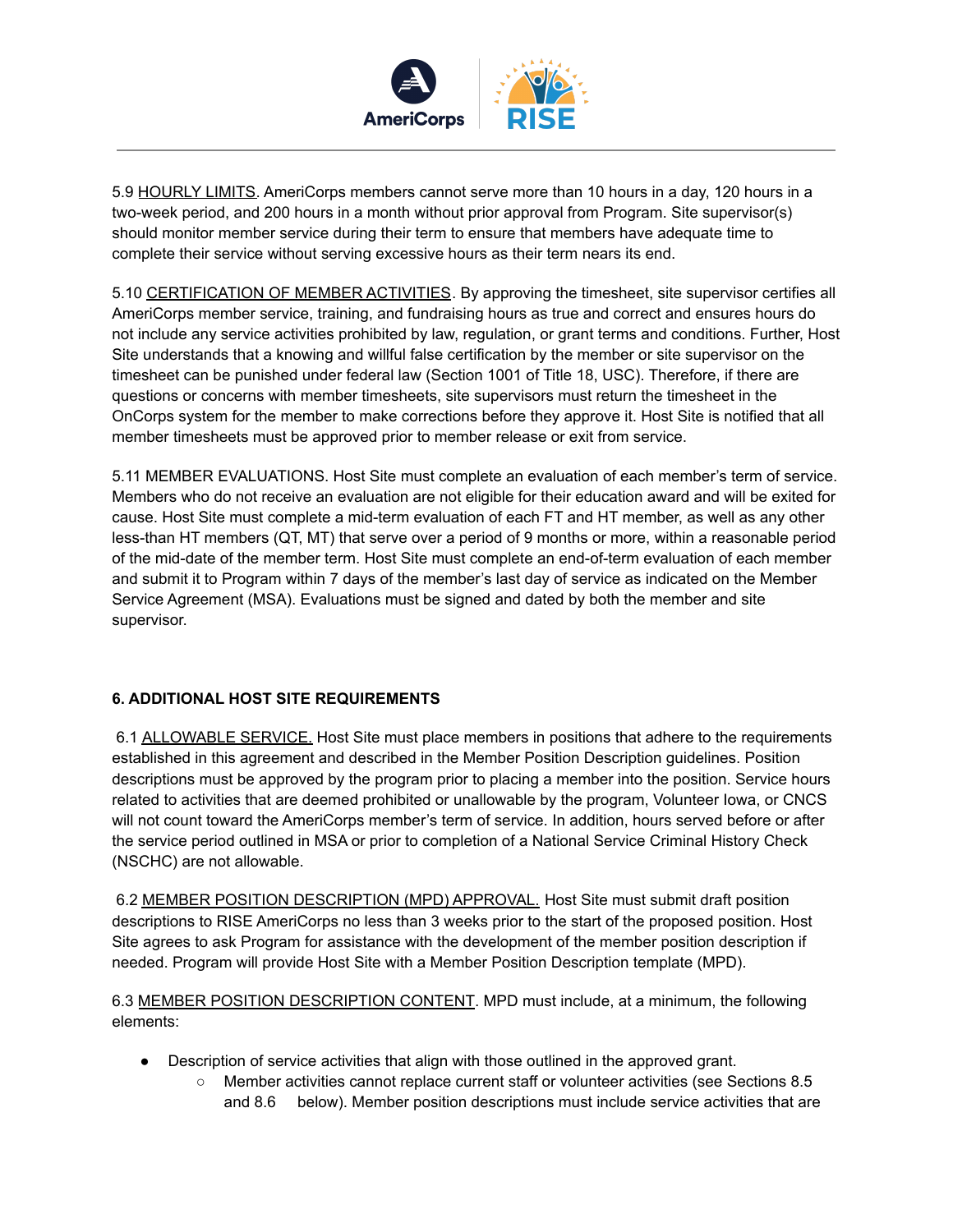

new or expand on current staff/volunteer activities. Member's primary duties should be direct service or capacity building activities, not administrative services.

- Member service activities should provide an opportunity for the member to be challenged and take responsibility for new programs/projects and grow their skills.
- Service activities should be sufficiently detailed to clarify expectations and help members understand their role in the organization. Avoid vague terms or descriptions of tasks.
- Use of the AmeriCorps vernacular for example: service, support, member, enroll, instead of terms like work, assist, hire or employee.
- An anticipated service schedule that outlines a pathway for the member to complete his/her/their term of service successfully within the service period of their MSA, while meeting the needs of the community. Members are expected to serve primarily within their anticipated service schedule.
	- The schedule should be sufficiently detailed so that the member and anyone else reviewing the schedule could anticipate when the member would be serving and see the total number of hours per week the member would be expected to serve.
	- The service schedule should indicate whether the member is expected to regularly serve on evenings, weekends, and holidays or at other special events when longer than normal hours would be expected.

If the need for service changes and the member's service schedule or activities are impacted, the Host Site should contact Program to have the MPD updated.

6.4 DISASTER SERVICE. Members are allowed to serve in times of disasters. Deployments to disasters should be done in accordance with Program's disaster policy. If members and/or site supervisors have questions about an individual member's deployment to local disasters, they should review Program policy and check with Program's staff. At no time should members self-deploy to any disaster.

6.5 CORRECTIONS TO OFFICIAL GRANT DOCUMENTS. Corrections to any official AmeriCorps documents, including Member Service Agreement, Amendments, or other official agreements, must be done properly. For example, a change to a clause/element must have a strike through (line) and, if necessary, the new language written. The revised clause must then include the date and initials of both the Host Site or Program representative and the member. Whiteout or other correcting fluid must never be used, and changes are considered fully executed via signature of BOTH parties.

6.6 MEMBER SAFETY. Host Site is required to take reasonable steps to ensure member safety during service. Host Site is expected to conduct appropriate background and reference checks on the site supervisor(s) and other staff working with the AmeriCorps member(s) and beneficiaries of RISE AmeriCorps Program activities, in accordance with the National Service Criminal History Check requirements and Host Site's own organizational policies. Site supervisor(s) should be trained in member safety, including the use and availability of CPR, first aid kits and portable defibrillators (if available) and the location of storm shelters. Members should also be provided with this information during their onsite orientation. Host Site should also have a plan for site and personal health-related safety concerns.

Host Site should also consider safety precautions for service activities and projects, as needed that may include things such as time of day, lighting and location, seasonal weather issues, road conditions, and appropriate safety protocols for service activities (including attendance of trained personnel).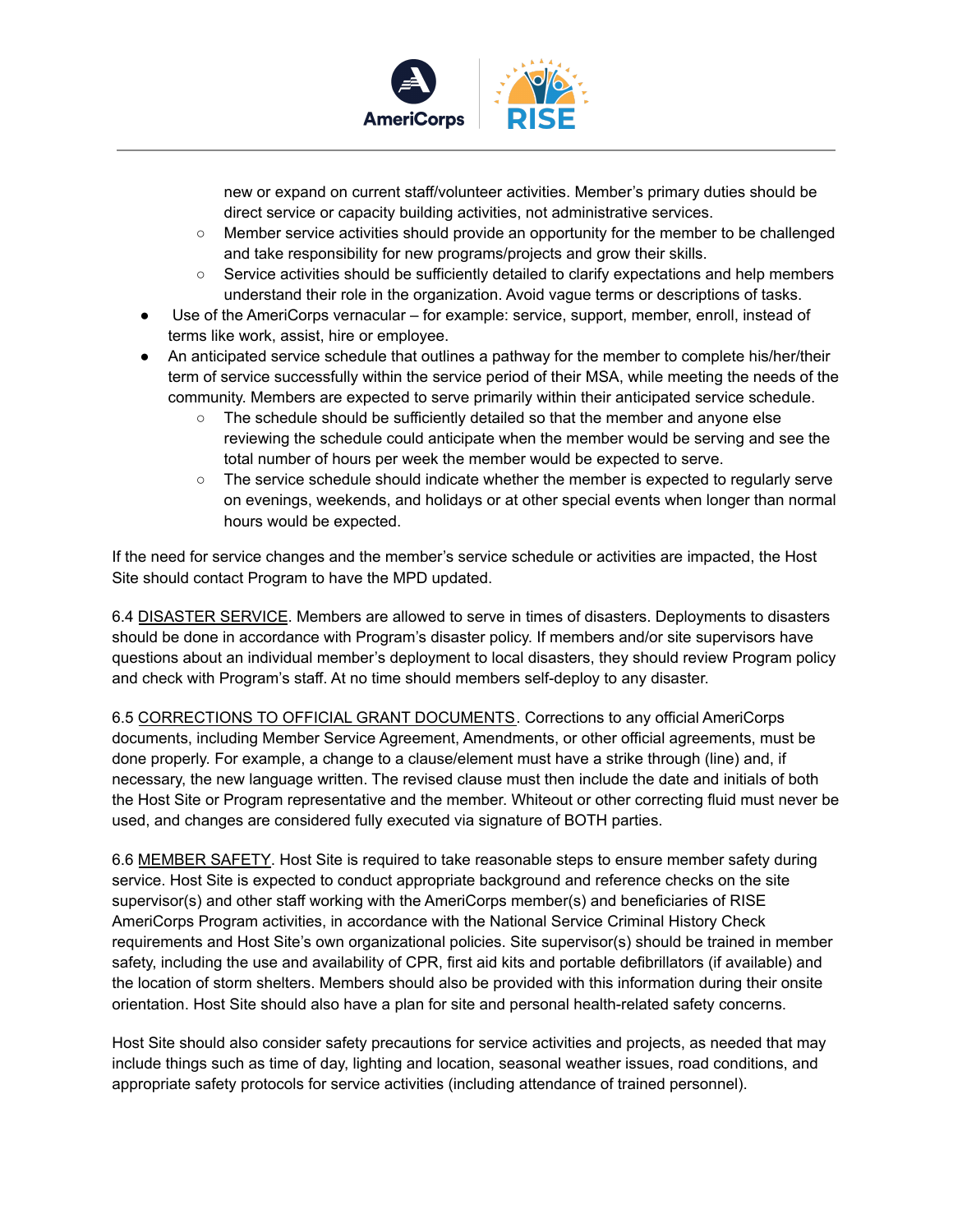

6.7 COVID-19 and MEMBER SAFETY. In order to protect member safety, Host Site is expected to follow CDC Guidelines related to COVID-19. This may include social distancing, wearing of masks (or other protective gear), providing the opportunity to serve from an alternate location on a temporary basis, and required quarantine or isolation in cases of positive tests or exposure, etc. These guidelines may change based on virus mutations, levels of vaccination and other factors. Therefore, the Host Site is encouraged to regularly check the CDC website for the most recent guidance and Program will send notification of significant changes in CDC recommendations that impact member service. If Host Site intends to pursue mandatory vaccination for member(s), the Host Site must obtain approval from Program.

## **7. REPORTING**

7.1 REPORTING DEADLINES. Host Site must ensure that required program reports are submitted according to Program deadlines noted in Section 7.3. Host Site who has members serving during the extension period must submit a final performance measure report by the last working Friday of November.

7.2 REPORTING RESPONSIBILITIES. It is the responsibility of the host site supervisor to complete and/or support AmeriCorps member(s) in completing and submitting the required program reports described in this Agreement. Reports are submitted in Google forms.

7.3 REPORTING TIMELINE. Below is a timeline for reports described in the Agreement.

| <b>PROGRAM REPORT</b>              | <b>REPORTING TIMELINE</b> | DATE DUE                         |
|------------------------------------|---------------------------|----------------------------------|
| Monthly Impact Data Report         | Monthly                   | 15th of the each month           |
| Midterm Evaluations (FT, HT only)  | March                     | March                            |
| End Term Evaluations (all members) | End of term               | Within 7 days of their exit date |

#### **8. PROHIBITED ACTIVITIES**

8.1 PROHIBITED ACTIVITIES. (45 CFR§§ 2520.65) While charging time to the RISE AMERICORPS PROGRAM, accumulating service or training hours, or otherwise performing activities associated with the RISE AMERICORPS PROGRAM or the Corporation for National and Community Service, members and volunteers recruited by members may not engage in the following activities:

- 1. Attempting to influence legislation.
- 2. Organizing or engaging in protests, petitions, boycotts, or strikes.
- 3. Assisting, promoting or deterring union organizing.
- 4. Impairing existing contracts for services or collective bargaining agreements.
- 5. Engaging in partisan political activities or other activities designed to influence the outcome of an election to any public office.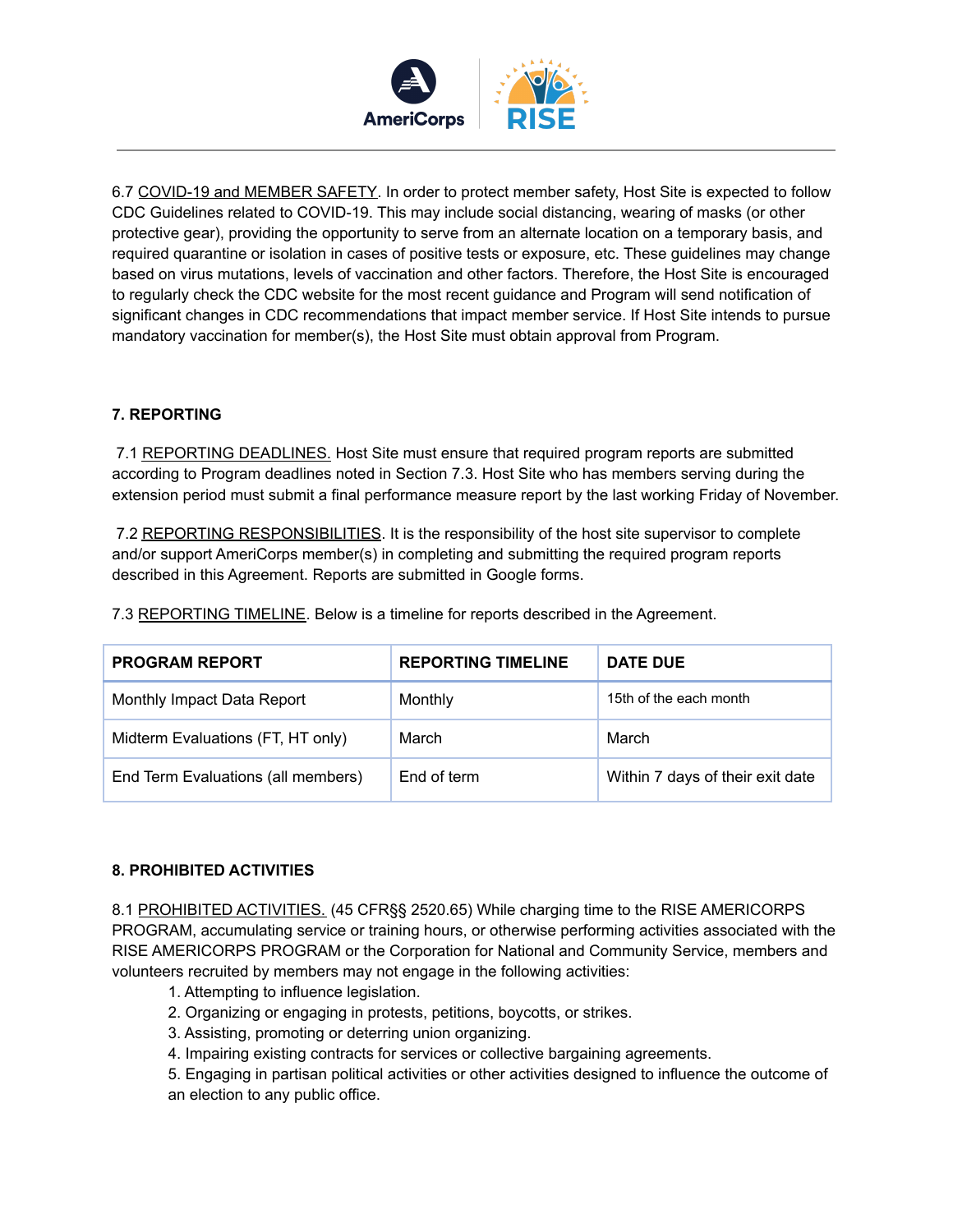

6. Participating in, or endorsing, events or activities that are likely to include advocacy for or against political parties, political platforms, political candidates, proposed legislation, or elected officials.

7. Engaging in religious instruction; conducting worship services; providing instruction as part of a program that includes mandatory religious instruction or worship; constructing or operating facilities devoted to religious instruction or worship; maintaining facilities primarily or inherently devoted to religious instruction or worship; or engaging in any form of religious proselytization. 8. Providing a direct benefit to

a. A business for profit;

- b. A labor union
- c. A partisan political organization

d. A non-profit entity that fails to comply with restrictions contained in section  $501(c)(3)$  of the Internal Revenue Code of 1986 related to engaging in political activities or substantial amount of lobbying except that nothing in these provisions shall be construed to prevent participants from engaging in advocacy activities undertaken at their own initiative;

e. An organization engaged in religious activities as described above (7) unless Corporation assistance is not used to support those religious activities.

9. Conducting voter registration drive or using CNCS funds to conduct a voter registration drive. 10. Providing abortion services or referrals for receipt of such services.

11. Other such activities as CNCS/Volunteer Iowa may prohibit. In addition to the above activities, the below activities are additionally prohibited:

- Census Activities. AmeriCorps members and volunteers associated with AmeriCorps grants may not engage in census activities during service hours.
- Election and Polling Activities. AmeriCorps member may not provide services for election or polling locations or in support of such activities.

AmeriCorps members may not engage in the above activities directly or indirectly by recruiting, training, or managing others for the primary purpose of engaging in one of the activities listed above.

8.2 RIGHTS AS A PRIVATE CITIZEN. Individuals may exercise their rights as private citizens and may participate in the activities listed above on their initiative, on non-AmeriCorps time, and using non-CNCS funds. Individuals should not wear the AmeriCorps logo or identify as an AmeriCorps member while engaging in any of the above activities on their personal time.

8.3 FUNDRAISING. (45 CFR§§ 2520.40) AmeriCorps members may raise resources directly in support of the RISE AMERICORPS PROGRAM's service activities. Examples of fundraising activities AmeriCorps members may perform include, but are not limited to, the following:

1. Seeking donations of books from companies and individuals for a program in which volunteers teach children to read;

2. Writing a grant proposal to a foundation to secure resources to support the training of volunteers;

3. Securing supplies and equipment from the community to enable volunteers to help build houses for low-income individuals;

4. Securing financial resources from the community to assist in launching or expanding a program that provides social services to the members of the community and is delivered, in whole or in part, through the members of a community-based organization;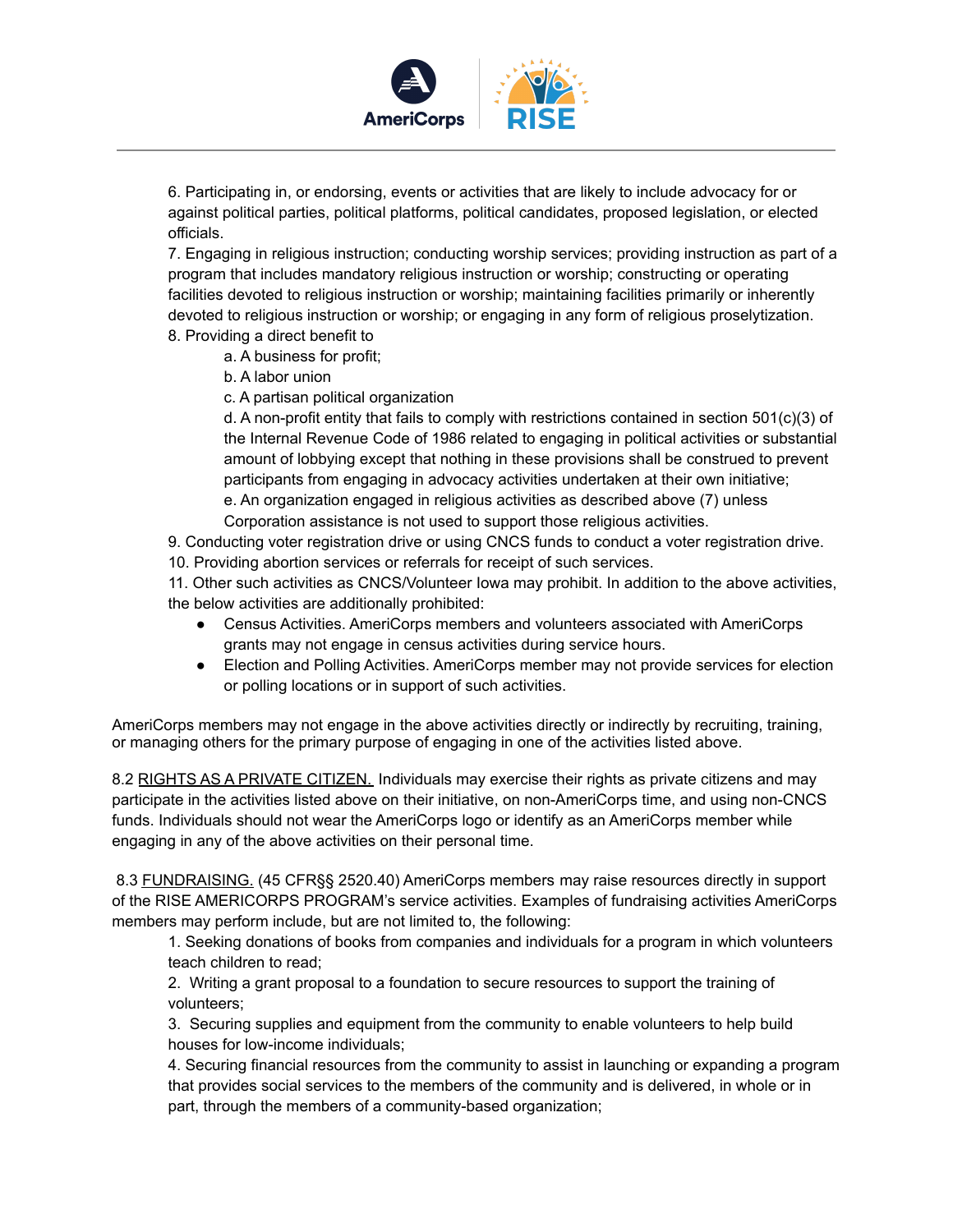

5. Seeking donations from alumni of the program for specific service projects being performed by current members.

8.4 FUNDRAISING LIMITATIONS. (45 CFR§§ 2520.45) An AmeriCorps Member may spend no more than 10 percent of his/her originally agreed-upon term of service, as reflected in the Member Service Agreement, performing fundraising activities.

AmeriCorps members may not:

- 1. Raise funds for his/her living allowance; raise funds for an organization's general operating expenses, general fund or endowment;
- 2. Write a grant application for funding provided by a federal agency including CNCS grant proposals such as: Days of Service grants, AmeriCorps VISTA, Summer VISTA Associates, the Corporation for National Community Service grant proposals and AmeriCorps grants.

8.5 NON-DUPLICATION. (45 CFR §§ 2540.100E) Corporation assistance may not be used to duplicate an activity that is already available in the locality of a program. And, unless the requirements of 45 CFR §§ 2540.100F [See below: Non-Displacement] are met, Corporation assistance will not be provided to a private nonprofit entity to conduct activities that are the same or substantially equivalent to activities provided by a State or local government agency in which such entity resides.

#### 8.6 NON-DISPLACEMENT. (45 CFR §§ 2540.100F)

- A. An employer [Host Site] may not displace an employee or position, including partial displacement such as reduction in hours, wages, or employment benefits, as a result of the use by such employer of Member in a program receiving Corporation assistance.
- B. An organization may not displace a volunteer by using Member in a program receiving Corporation assistance.
- C. A service opportunity will not be created under this chapter that will infringe in any manner on the promotional opportunity of an employed individual.
- D. Member in a program receiving Corporation assistance may not perform any services or duties or engage in activities that would otherwise be performed by an employee as part of the assigned duties of such employee.
- E. Member in any program receiving assistance under this chapter may not perform any services or duties, or engage in activities, that— (i) Will supplant the hiring of employed workers; or (ii) Are services, duties, or activities with respect to which an individual has recall rights pursuant to a collective bargaining agreement or applicable personnel procedures.
- F. Member in any program receiving assistance may not perform services or duties that have been performed by or were assigned to any— (i) Presently employed worker; (ii) Employee who recently resigned or was discharged; (iii) Employee who is subject to a reduction in force or who has recall rights pursuant to a collective bargaining agreement or applicable personnel procedures; (iv) Employee who is on leave (terminal, temporary, vacation, emergency, or sick); or (v) Employee who is on strike or who is being locked out.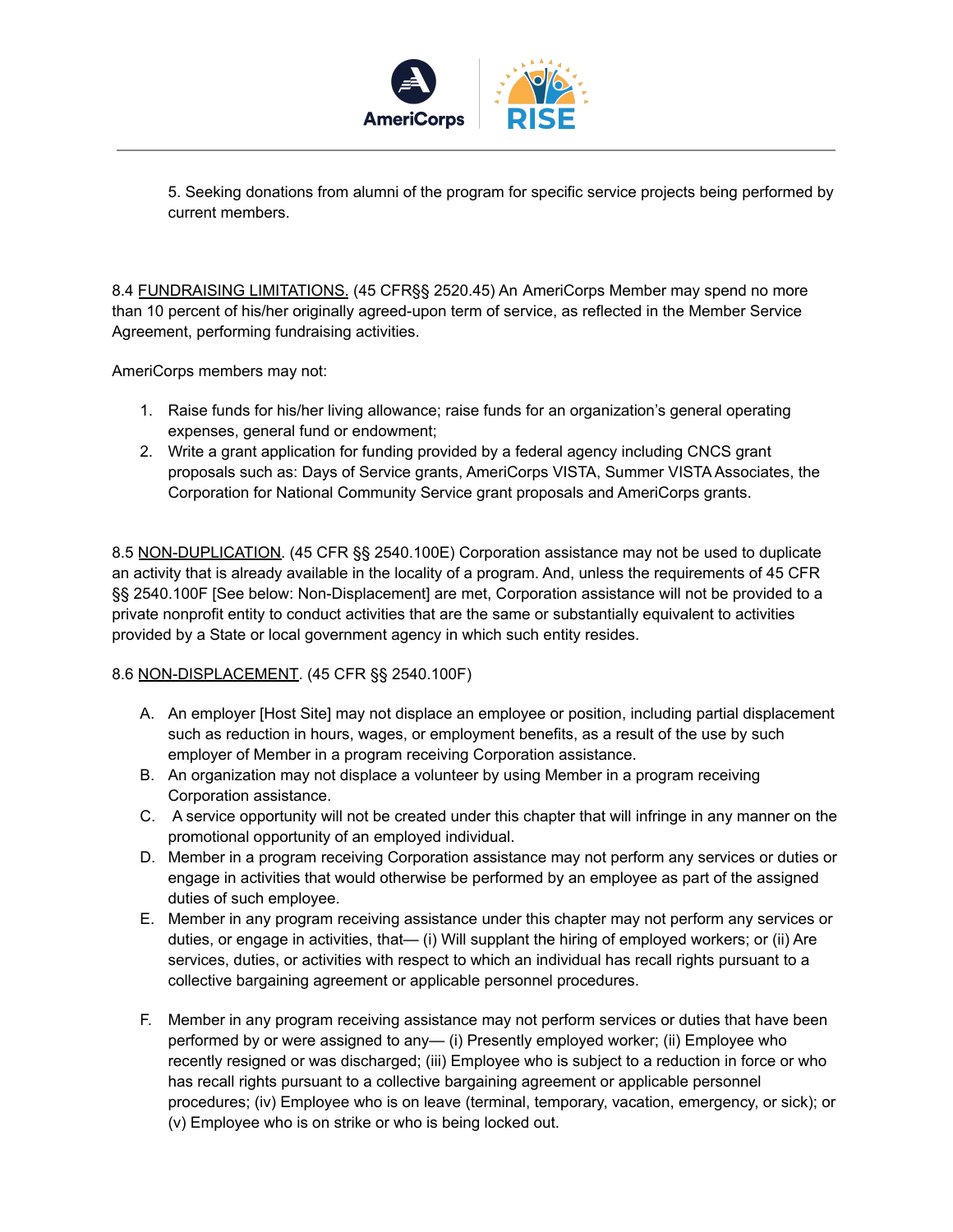

#### **9. USES AND LIMITS OF AMERICORPS POSITIONS**

9.1 SERVICE LIMITS. Individuals may serve multiple terms of AmeriCorps service, including AmeriCorps, VISTA and NCCC. Host Site should consult with Program and member on how many previous AmeriCorps terms they have served to ensure they do not exceed the limits for AmeriCorps State and National.

9.2 REFILLING MEMBER POSITIONS. The following conditions, established by CNCS, must be adhered to by all AmeriCorps Programs regarding refill of member slots vacated by members who exit early. Host Site must note that once a member is released from service with a partial education award, the remaining portion of that award is not available for use. Host Site acknowledges that Program has the final say in refilling all AmeriCorps positions. Host Site may not refill the same slot more than once.

9.3 REFILL DEADLINES. Refills must occur prior to November 30 for full-time members and April 1 for half-time members. These dates are subject to change based upon changes made by CNCS and/or Volunteer Iowa. The final decision related to whether positions will be refilled belong to RISE AmeriCorps program.

9.4 MEMBER ENROLLMENT. Host Site understands that the Program will reduce or renegotiate the awarded member slots at any time if Host Site is unable to fill its awarded AmeriCorps slots.

#### **10. FINANCIAL COMMITMENT**

10.1 HOST SITE FEE. The host site shall contribute the following host site fee to Program in support of placement of the members outlined in section 1.3. Host Sites may incur an additional host site fee for refill positions. The payment is to be made upon receipt of invoice.

#### **Cash Match: Cash Match: FT- \$3,000, HT-\$1500, QT- \$750, MT-\$350**

| <b>Type of Financial Support</b> | <b>Amount of Support</b> | <b>Source of Funds</b> |
|----------------------------------|--------------------------|------------------------|
| <b>Cash Match</b>                |                          |                        |

10.1.1 **IDENTIFICATION OF FEDERAL SOURCE(S) OF MATCH.** Host Site must obtain approval from the federal agency to use the funds as match. Some federal match sources are pre-approved. The federal funds noted in 10.1 are identified as follows:

| Federal Agency Name | CFDA# | <b>Grant Name</b> |
|---------------------|-------|-------------------|
|                     |       |                   |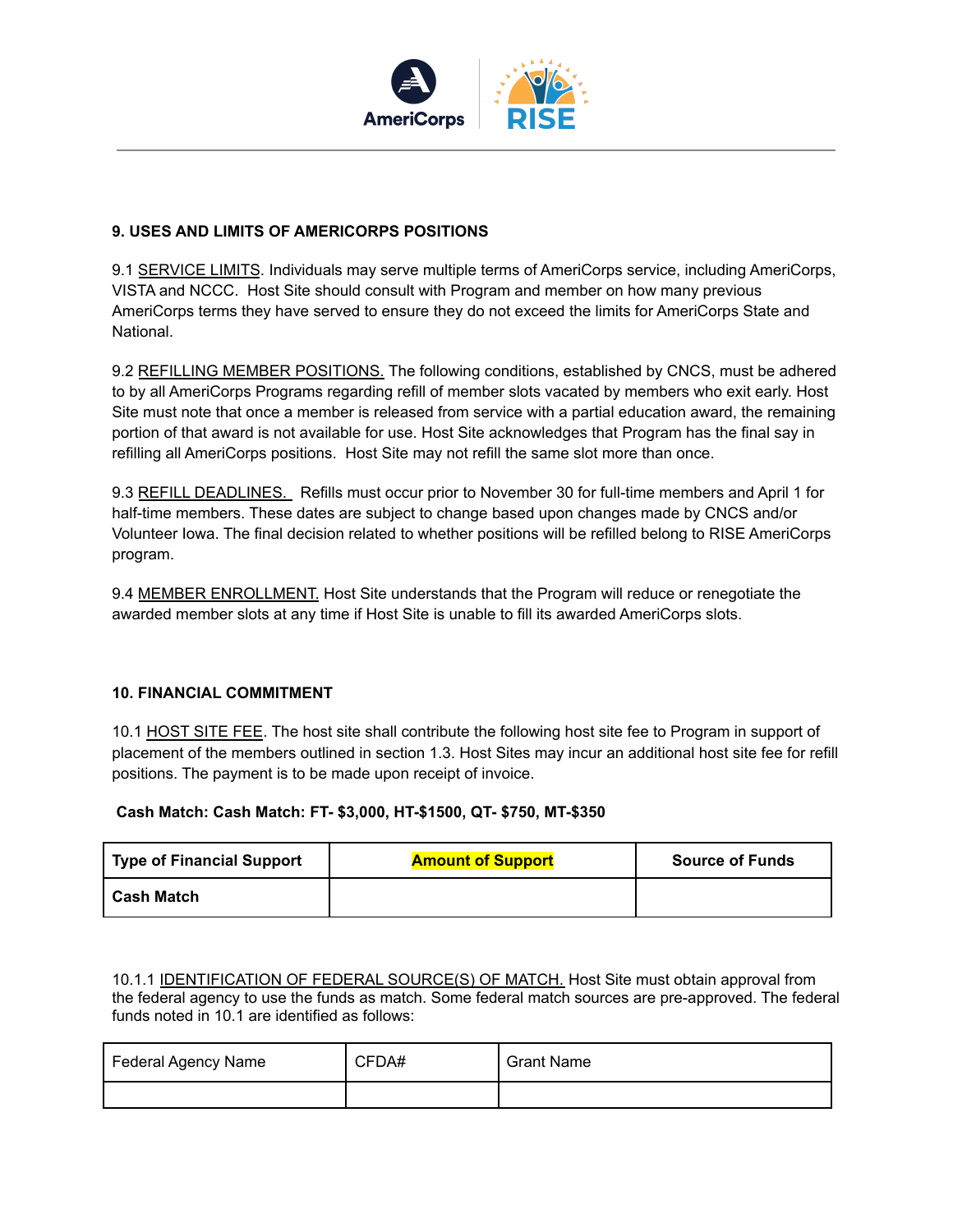

10.2. HOST SITE FEE REFUNDS. Host site fee payments WILL NOT BE REFUNDED UNDER ANY CIRCUMSTANCES.

10.3 FAILURE TO MEET MATCH REQUIREMENT. If Host Site fails to meet the matching requirements, the Program will notify Host Site in writing of the situation and request that Host Site provide any past-due match payments or documentation within 15 days. If there is an ongoing issue related to match, the RISE AMERICORPS PROGRAM may notify the Financial Representative, Program Representative, and/or the Authorized representative of Host Site. Program may suspend enrollment of new AmeriCorps members and/or payment of reimbursement request(s) until the situation is corrected.

#### **11. AMERICORPS MEMBER ENROLLMENT REQUIREMENTS**

Host Site and Program must adhere to the following requirements when selecting candidates to fill the AmeriCorps position(s). Host Site may identify additional reasonable host site-specific requirements for member selection. Additional requirements must be listed on the position application and position description. Neither the Host Site nor its partners may officially enroll the AmeriCorps member; Program is the sole entity that can enroll an AmeriCorps member. The Host Site must follow Program guidance regarding the Host Site role in recruitment and selection of the assigned member(s).

#### 11.1 MEMBER ELIGIBILITY REQUIREMENTS.

1) Be at least 17 years of age at the commencement of service OR be an out-of-school youth of at least 16 years of age participating in a youth corps program described in described in [§](https://www.law.cornell.edu/cfr/text/45/2522.110#b_3) [2522.110\(b\)\(3\)](https://www.law.cornell.edu/cfr/text/45/2522.110#b_3) or (g);

- 2) Have a high school diploma or its equivalent, or be in the process of obtaining one; and
- 3) Be a citizen, national, or lawful permanent resident of the United States.
- 4) Pass all required National Service Criminal History Checks (NSCHC)

11.2 HOST SITE RECRUITMENT AND ENROLLMENT RESPONSIBILITIES. Host Site is encouraged to work with Program to select their member(s) as soon as possible. If citizenship and background check requirements are not complete, it may result in a delay to the member start date. Host Site agrees to provide Program with the name, email address, phone number, and copy of a government issued photo identification for individuals the Host Site has screened for placement at their site.

Member information must be communicated to Program no later than 3 weeks prior to the member's start date.

11.3 ELIGIBILITY SUPPORT. Host Site will support/assist prospective members in completing citizenship and/or NSCHC requirements prior to the member start date.

11.4 PRIVACY AND SECURITY. Host Site understands that Program will use the criminal history record information obtained through the NSCHC process only to screen the current and/or prospective AmeriCorps members, and only for purpose(s) of enrollment and/or determination of suitability. Program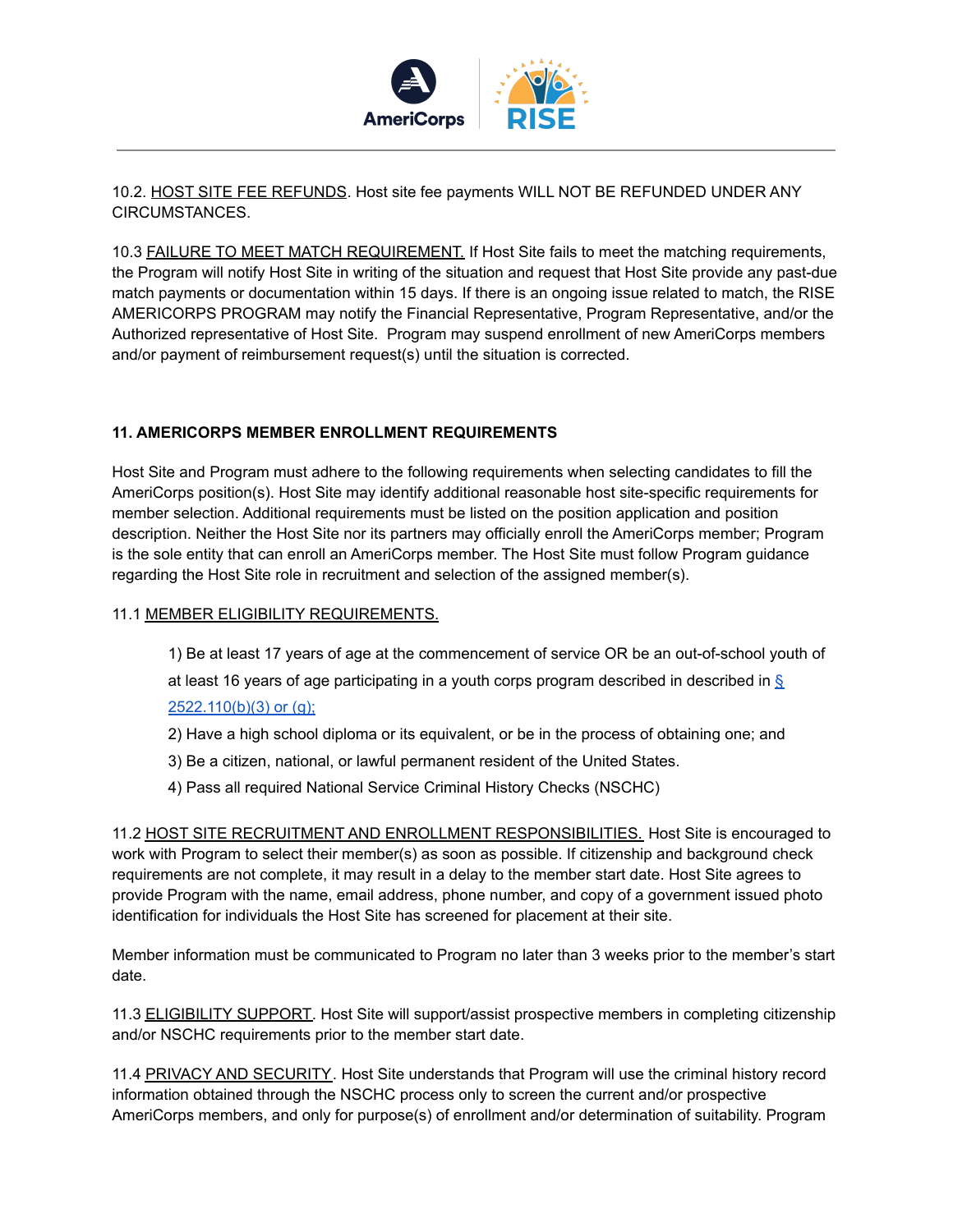

is legally prohibited from duplicating, disseminating, or sharing criminal history record information for use outside of Program, including to the Host Site.

#### **12. CIVIL RIGHTS, NON HARASSMENT, AND REASONABLE ACCOMMODATIONS**

12.1 CIVIL RIGHTS / EQUAL OPPORTUNITY POLICY. The Corporation for National and Community Service (CNCS) has zero tolerance for the harassment of any individual or group of individuals for any reason. CNCS is committed to treating all persons with dignity and respect. CNCS prohibits all forms of discrimination based upon race, color, national origin, gender, age, religion, sexual orientation, disability, gender identity or expression, political affiliation, marital or parental status, or military service. All programs administered by or receiving federal financial assistance from CNCS must be free from all forms of harassment.

Harassment is unacceptable in CNCS offices or campuses, in other service-related settings such as training sessions or service sites, and at service-related social events. Any such harassment, if identified, will result in immediate corrective action, up to and including removal or termination of any CNCS employee or national service participant. All recipients of federal financial assistance, including individuals, organizations, programs and/or projects are also subject to this zero-tolerance policy. When a violation occurs, appropriate corrective action subject to regulatory procedures will take place, up to and including termination of federal financial assistance from all federal sources.

Slurs and other verbal or physical conduct relating to an individual's gender, race, ethnicity, religion, sexual orientation or any other basis constitute harassment when such behavior has the purpose or effect of interfering with service performance or creating an intimidating, hostile, or offensive service environment. Harassment includes but is not limited to: explicit or implicit demands for sexual favors; pressure for dates; deliberate touching, leaning over, or cornering; offensive teasing, jokes, remarks, or questions; letters, phone calls, or distribution or display of offensive materials; offensive looks or gestures; gender, racial, ethnic, or religious baiting; physical assaults or other threatening behavior; and demeaning, debasing or abusive comments or actions that intimidate. CNCS does not tolerate harassment by anyone, including persons of the same or different races, sexes, religions, or ethnic origins; a CNCS employee or supervisor; a project, or site employee or supervisor; a non-employee (e.g., client); or a co-worker or national service participant.

[It is expected that] supervisors and managers of CNCS programs and projects, when made aware of alleged harassment by employees, national service participants, or other individuals, to immediately take swift and appropriate action. CNCS will not tolerate retaliation against a person who raises harassment concerns in good faith. Any CNCS employee who violates this policy will be subject to discipline, up to and including termination~ and any grantee that permits harassment in violation of this policy will be subject to a finding of non-compliance and administrative procedures that may result in termination of federal financial assistance from CNCS and all other federal agencies.

Any person who believes that he or she has been discriminated against in violation of civil rights laws, regulations, or this policy, or in retaliation for opposition to discrimination or participation in discrimination complaint proceedings (e.g., as a complainant or witness) in any CNCS program or project, may raise his or her concerns with the CNCS Equal Opportunity Program (EOP). Discrimination claims not brought to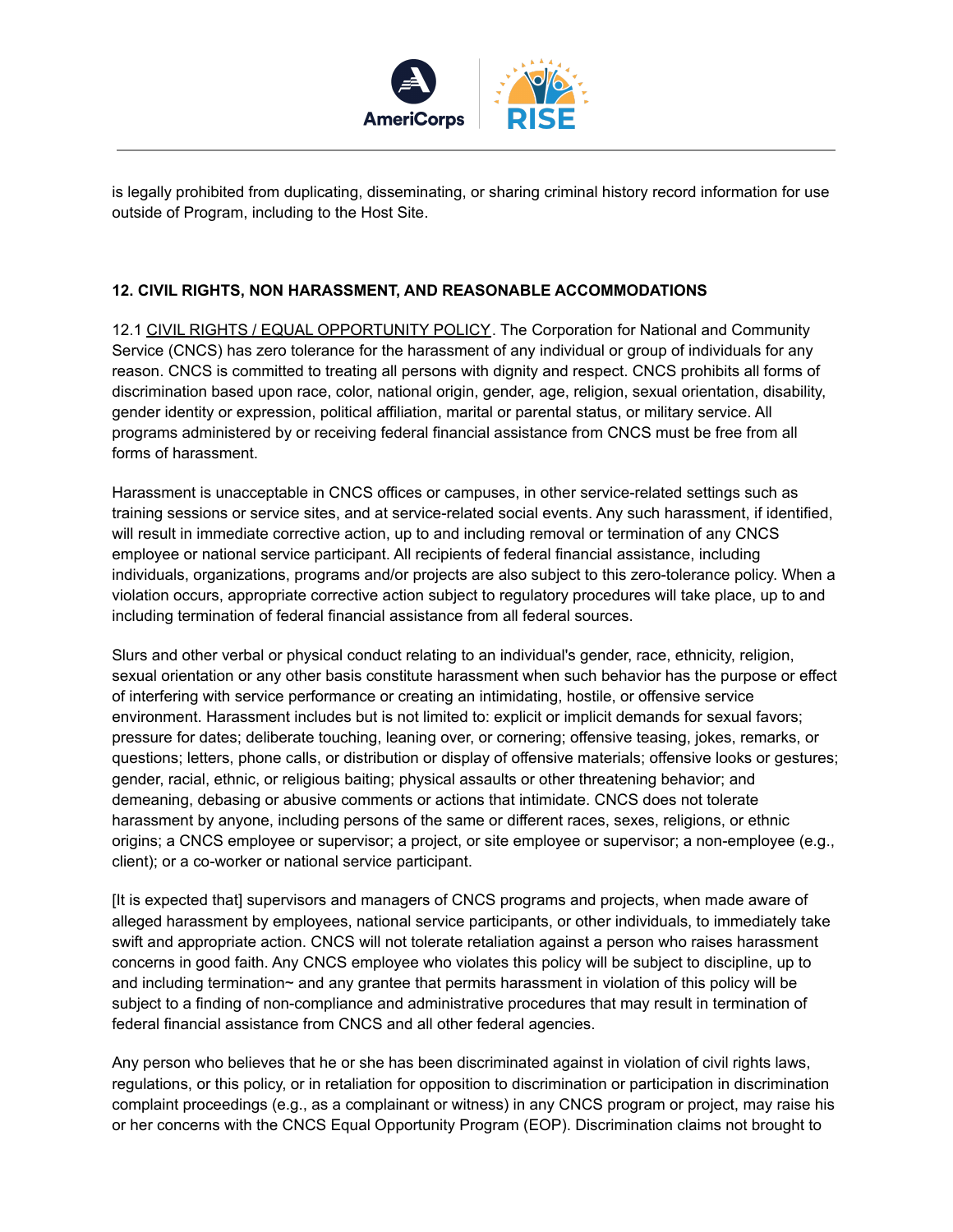

the attention of EOP within 45 days of occurrence may not be accepted in a formal complaint of discrimination. You are not required to use a program, project, or sponsor dispute resolution procedure before contacting the EOP. If another procedure is used, it does not affect the 45-day time limit. The EOP may be reached at (202) 606-7503 or [eo@cns.gov](mailto:eo@cns.gov).

12.2 REASONABLE ACCOMMODATIONS. AmeriCorps prohibits any form of discrimination against persons with disabilities in recruitment, as well as in service. As a program that receives federal funds, RISE AmeriCorps Program complies with the requirements of the Americans with Disabilities Act (ADA) and Section 504 of the Rehabilitation Act.

No qualified individual with a disability shall, by reason of disability, be excluded from participation in or be denied the benefits of the program, services, or activities of the program, or be subjected to discrimination by the program or host site. Neither the program nor the host site shall exclude or otherwise deny equal services, programs or activities to a qualified individual because of the known disability of another individual with whom the qualified individual is known to have a relationship or association.

The program and host site shall make reasonable accommodations in policies, practices, or procedures when the accommodations are necessary to avoid discrimination on the basis of disability, unless the program and host site can demonstrate that making the modifications would fundamentally alter the nature of the service, program, or activity, and/or impose an "undue hardship". A reasonable accommodation may include: making facilities readily accessible to and usable by individuals with disabilities; job restructuring; part-time or modified schedules; acquisition or modification of equipment or devices, training materials, or policies; etc.

Members may request reasonable accommodations by completing the Reasonable Accommodation Request Form and submitting it to the program director.

#### **13. TERMINATION**

13.1 AGREEMENT. Either Party may terminate or suspend Agreement in whole or part upon thirty (30) days written notice to the other party.

In all instances of termination or suspension, the non-terminating party shall be given written notice of the termination or suspension, including a written explanation of the reason(s) for such action. Where appropriate, the non-terminating party shall be given reasonable time to cure any deficiency in its performance. If the deficiency is not corrected within a reasonable time, as defined by mutual agreement of the parties, the Agreement may then be immediately terminated or suspended.

In the event the agreement is terminated or suspended, the AmeriCorps participant shall be removed from Host Site and, if possible, placed at another suitable service location within the Program. Host Site agrees to work cooperatively with Program to facilitate such transfer.

#### **14. CONTACT INFORMATION**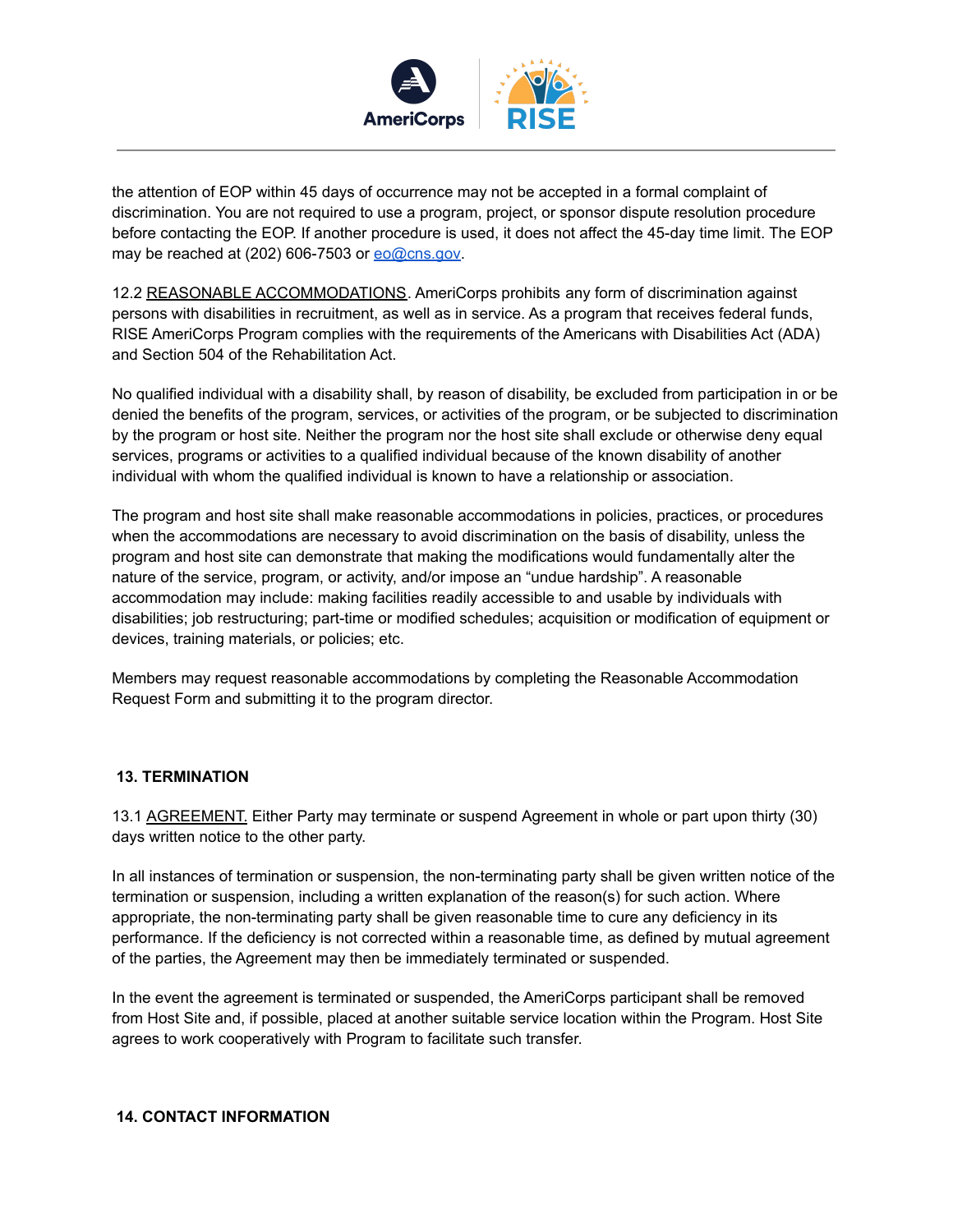

## 14.1 AMERICORPS.

| <b>PRIMARY CONTACT</b>       | <b>SECONDARY CONTACTS</b> |
|------------------------------|---------------------------|
| <b>Clare Angeroth Franks</b> | Livvy Su                  |
| clare@embarciowa.org         | livvy@embarciowa.org      |

## 14.2 HOST SITE.

| <b>PRIMARY CONTACT</b>         | <b>SECONDARY CONTACTS</b>      |
|--------------------------------|--------------------------------|
| [Name, address, phone, email:] | [Name, address, phone, email:] |

WITNESS WHEREOF, the parties have executed this Host Site Agreement.

| RISE AMERICORPS PROGRAM | <b>HOST SITE</b> |
|-------------------------|------------------|
|                         |                  |
| SIGNED BY:              | SIGNED BY:       |
| TITLE:                  | TITLE:           |
| DATE:                   | DATE:            |

| <b>Members:</b>     | $\#$ | <b>Cash Match By Each</b><br><b>Position</b> | <b>Total Amount</b> |
|---------------------|------|----------------------------------------------|---------------------|
| <b>Full time</b>    |      | \$3,000                                      |                     |
| <b>Half time</b>    |      | \$1500                                       |                     |
| <b>Quarter Time</b> |      | \$750                                        |                     |
| <b>Minimum Time</b> |      | \$350                                        |                     |
|                     |      |                                              |                     |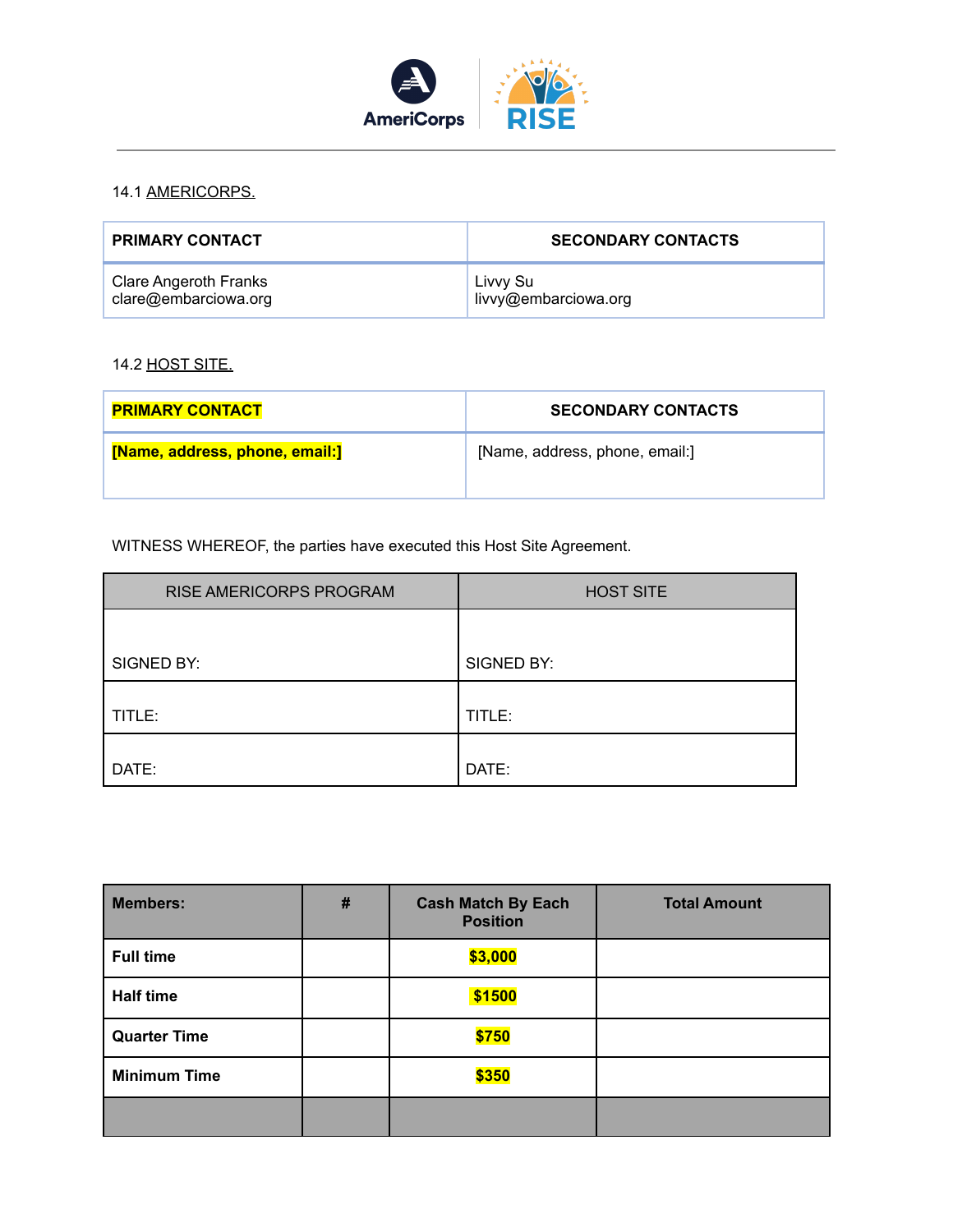

| <b>Type of Financial</b><br><b>Support</b> | <b>Amount of Support</b> | <b>Source of Funds</b> |
|--------------------------------------------|--------------------------|------------------------|
| <b>Cash Match</b>                          | <b>\$XXXX.00</b>         |                        |

## **Exhibit 1. Member Living Stipend & Education Award Amounts (2020-2021)**

| <b>Member Living Stipend</b> |                         |                              |                                         |                       |  |  |
|------------------------------|-------------------------|------------------------------|-----------------------------------------|-----------------------|--|--|
| <b>Participation Type</b>    | Minimum<br><b>Hours</b> | Average<br>hours per<br>week | <b>Maximum Living</b><br><b>Stipend</b> | Per Payroll<br>Amount |  |  |
| Full-Time (50 weeks)         | 1,700                   | 34h                          | \$18,000.00                             | \$720                 |  |  |
| Half-Time (50 weeks)         | 900                     | 18h                          | \$9,000                                 | \$360                 |  |  |
| Quarter-Time (50 weeks)      | 450                     | 9h                           | \$4,500                                 | \$180                 |  |  |
| Quarter-Time (20 weeks)      | 450                     | 22.5h                        | \$4,500                                 | \$450                 |  |  |
| Minimum-Time (12 weeks)      | 300                     | 25h                          | \$3,000                                 | \$500                 |  |  |

| <b>Education Award</b>    |                      |            |  |  |
|---------------------------|----------------------|------------|--|--|
| <b>Participation Type</b> | <b>Minimum Hours</b> | Amount     |  |  |
| Full-Time                 | 1,700                | \$6,345.00 |  |  |
| Half-Time                 | 900                  | \$3,172.50 |  |  |